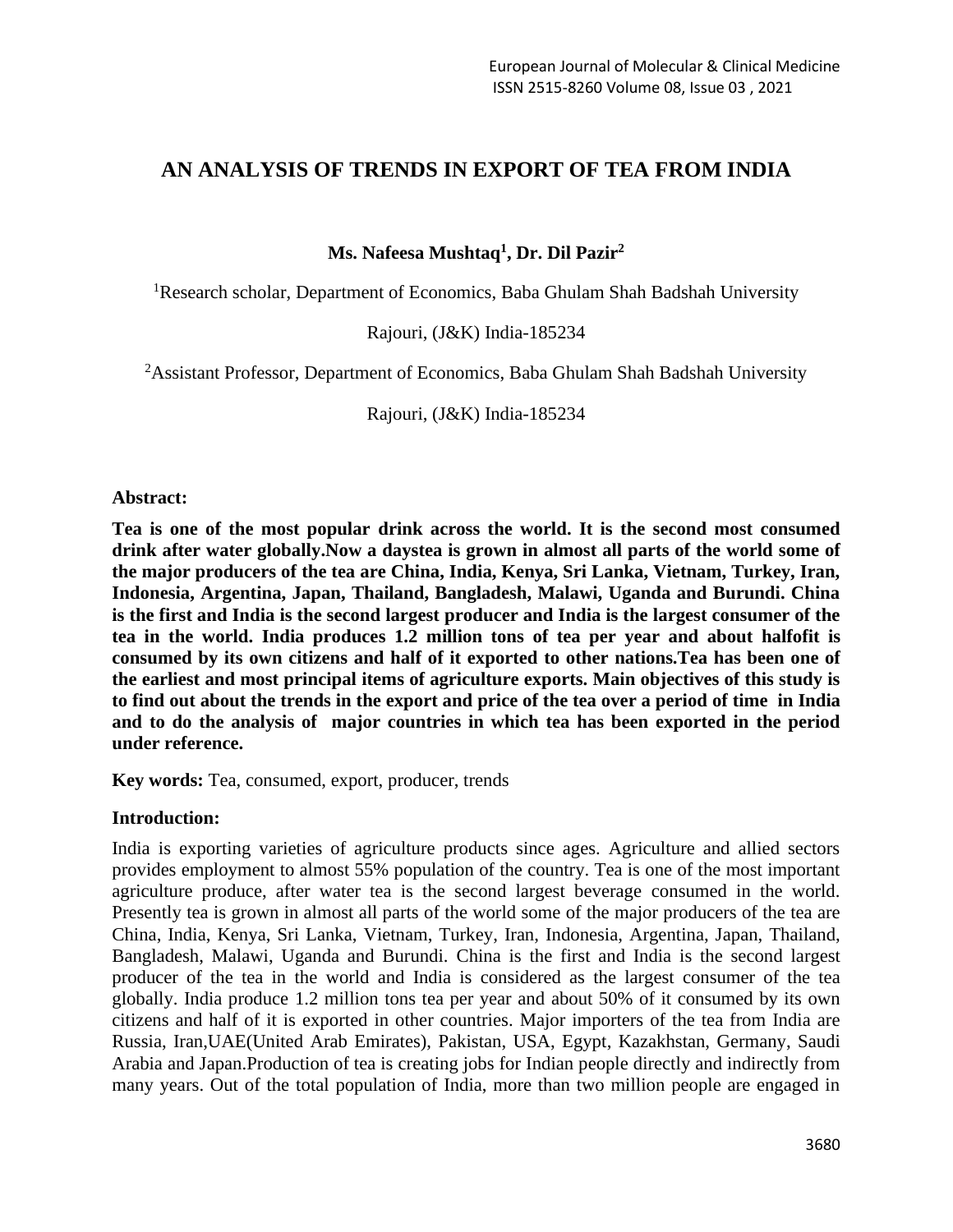plantation sector directly and another six million peoples are indirectly engaged in plantation sector (Gholam Abbas Darvishi and Indira, 2013).<sup>3</sup>

Different varieties of tea produced in India are oolong tea, white tea, green tea and black tea, all comes from the same plant which can be cultivated in different parts of India.Tea is mainly cultivated in northeast and Southern part of India which includes Darjeeling, Assam, Dooars and terai, Kangra, Neel Giri, annamalai, Wayanad, Karnataka, Munnar and Travancori. Assam is the single largest tea growing state accounting half of the total production of the country.

## **Review of the Literature:**

- **1. Chaudhary S. (2019)** Confirms that Indian tea has prominent competitive positions in the global tea trade in comparison to agriculture tradeafter application of various competitive models in her study. The analysis shows that India has maintained its position as a major tea producer, exporter in the world and maintained its position in the top four tea producing nations. India can gain and retain competitiveness in the world tea market by providing various flavors and qualities of tea to the global market.
- **2. Navitha B. &Sethurajan S. (2018)** in their study "the problems and prospects of Indian tea export Industries" said that India tea exports are facing uncertainty from two of its major Iran and UK. Kenya is spoiling Indians chances there by flooding the UK market with cheaper grade tea. And India is facing problem in the payment mechanism with Iran as the country want to trade in dollars instead of rupees. Major factors responsible for poor performance in tea exports are slow increase in yield, rising domestic demand, slow expansion of area under tea cultivation and unable to compete with major tea exporting countries.
- **3. Kumareswaran T., Singh HP & et al (2018)** has done an analytical study on "dynamics of tea export in India" and said that plantation sector plays an very important role to meet the domestic requirement, employment generation and poverty reduction mainly in rural areas. Due to increasing domestic consumption the export value of tea is decreasing every year. Indian tea is slowly losing ground in international market.
- **4. Sivanesan R. (2013)** in his study "Tea industry in India- Analysis of import and export of tea" finds that average price, average domestic consumption and average per capita consumption of Indian tea is increasing every year. Government of India can take necessary steps to regulate the price of tea.

## **Objectives of the study:**

- 1. To find out the trends in export of quantity and value of tea from India.
- 2. To analyze the unit price per kg of tea over the period of time.
- 3. To analyze the export performance of tea to top ten countries from India.

## **Research Methodology:**

The present study is analytical and empirical in nature. The data has been collected from secondary sources Indiastat.com and tea board of India are the major sources of data other Sources like various publications, books, newspapers published reports, journal articles and relevant websites have also been used for this study.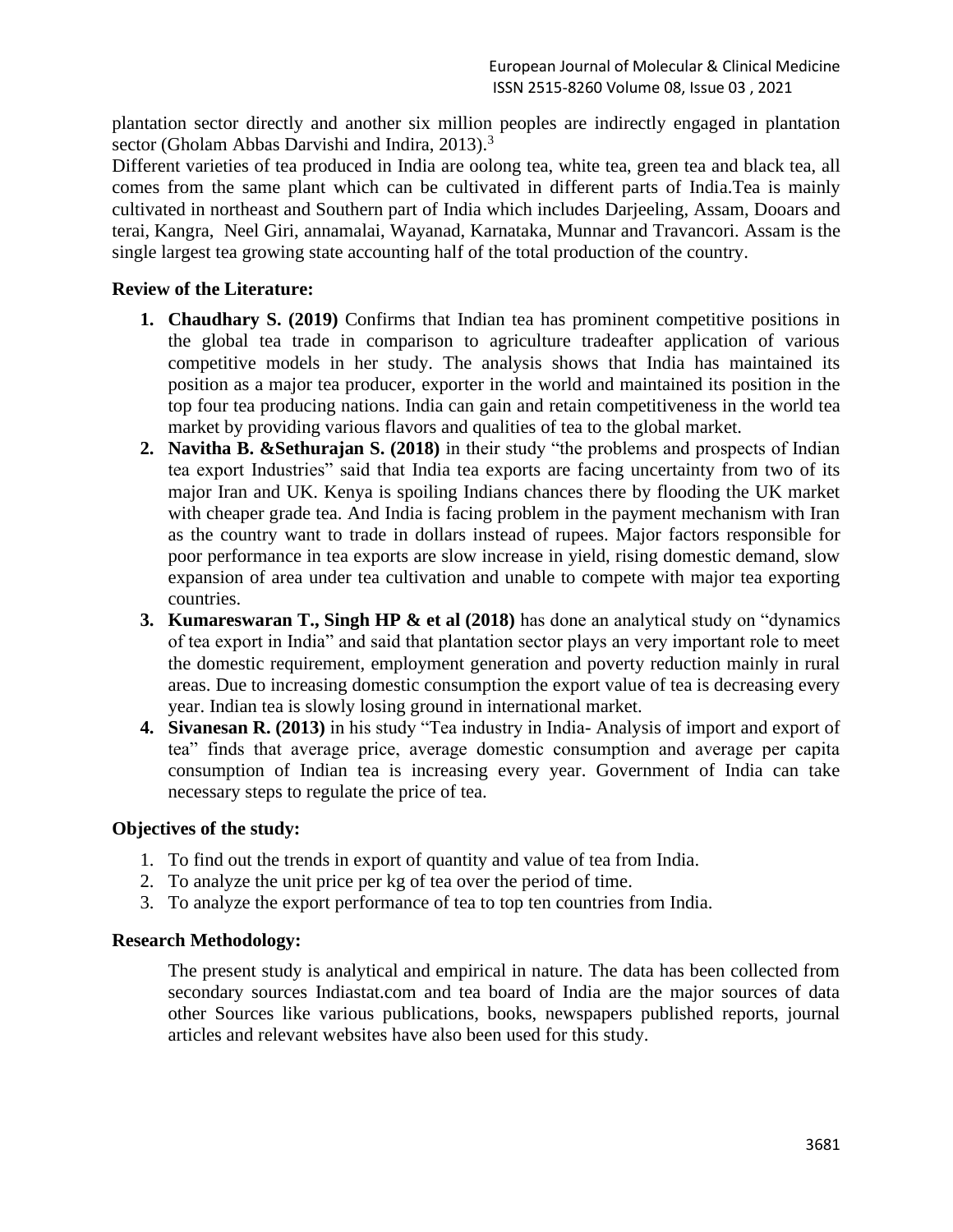|           | <b>Quantity (Million)</b> | <b>Value (Rs. In</b> |                            |  |  |  |
|-----------|---------------------------|----------------------|----------------------------|--|--|--|
| Year      | $Kg$ .)                   | Crore)               | <b>Unit Price (Rs./kg)</b> |  |  |  |
| 2000-2001 | 203.55                    | 1889.79              | 92.84                      |  |  |  |
| 2001-2002 | 190                       | 1695.79              | 89.25                      |  |  |  |
| 2002-2003 | 184.4                     | 1665.04              | 90.29                      |  |  |  |
| 2003-2004 | 183.07                    | 1636.99              | 89.42                      |  |  |  |
| 2004-2005 | 205.81                    | 1924.71              | 95.28                      |  |  |  |
| 2005-2006 | 196.67                    | 1793.58              | 90.84                      |  |  |  |
| 2006-2007 | 218.15                    | 2045.72              | 93.35                      |  |  |  |
| 2007-2008 | 185.32                    | 1888.68              | 104.61                     |  |  |  |
| 2008-2009 | 190.64                    | 2381.79              | 124.94                     |  |  |  |
| 2009-2010 | 213.43                    | 3038.69              | 142.37                     |  |  |  |
| 2010-2011 | 213.79                    | 2995.79              | 140.13                     |  |  |  |
| 2011-2012 | 214.35                    | 3304.82              | 154.18                     |  |  |  |
| 2012-2013 | 216.23                    | 4005.93              | 185.26                     |  |  |  |
| 2013-2014 | 225.76                    | 4509.09              | 199.73                     |  |  |  |
| 2014-2015 | 199.08                    | 3823.64              | 192.07                     |  |  |  |
| 2015-2016 | 232.92                    | 4493.1               | 192.9                      |  |  |  |
| 2016-2017 | 227.63                    | 4632.5               | 203.51                     |  |  |  |
| 2017-2018 | 256.57                    | 5064.88              | 197.41                     |  |  |  |
| 2018-2019 | 254.5                     | 5506.84              | 216.38                     |  |  |  |
| 2019-2020 | 241.34                    | 5457.1               | 226.11                     |  |  |  |

# **Table1: Quantity exported, value and unit price (Rs./kg) of tea over the period of time**

## **Source: [www.indiastat.com](http://www.indiastat.com/)**

There is a contrast in the volume of tea exports and the value realized during the last two decade from 2000-2001 to 2019-2020. The volume of exports of tea has indicated a trend of fluctuations from year to year between 2001-02 to 2005-06 while export value has indicated a continuous rise except in 2003-04. There is a similarity in the trend between the volume and value of tea exports from 2005-06, when there is a rising trend in both the parameters. Export volumes rose from 196.67 million kg in 2005-06 to 218.15million kg in 2007-08 and maintained the rising tempo to reach the maximum level of 256.57 million kg in 2017-18. The value of exports of tea from India rose from Rs. 1793.58 crore in 2005-06 to Rs. 2381.79 crore in 2008-09 and further to Rs. 3038.69 crore in 2009-10. Tea exports reached the highest level of export earnings of Rs. 5506.84 crore in 2018-19. The recessionary conditions in the west have badly affected the agricultural exports from India.

# **Chart 1: Quantity (million kg) and value (Rs. In crore)**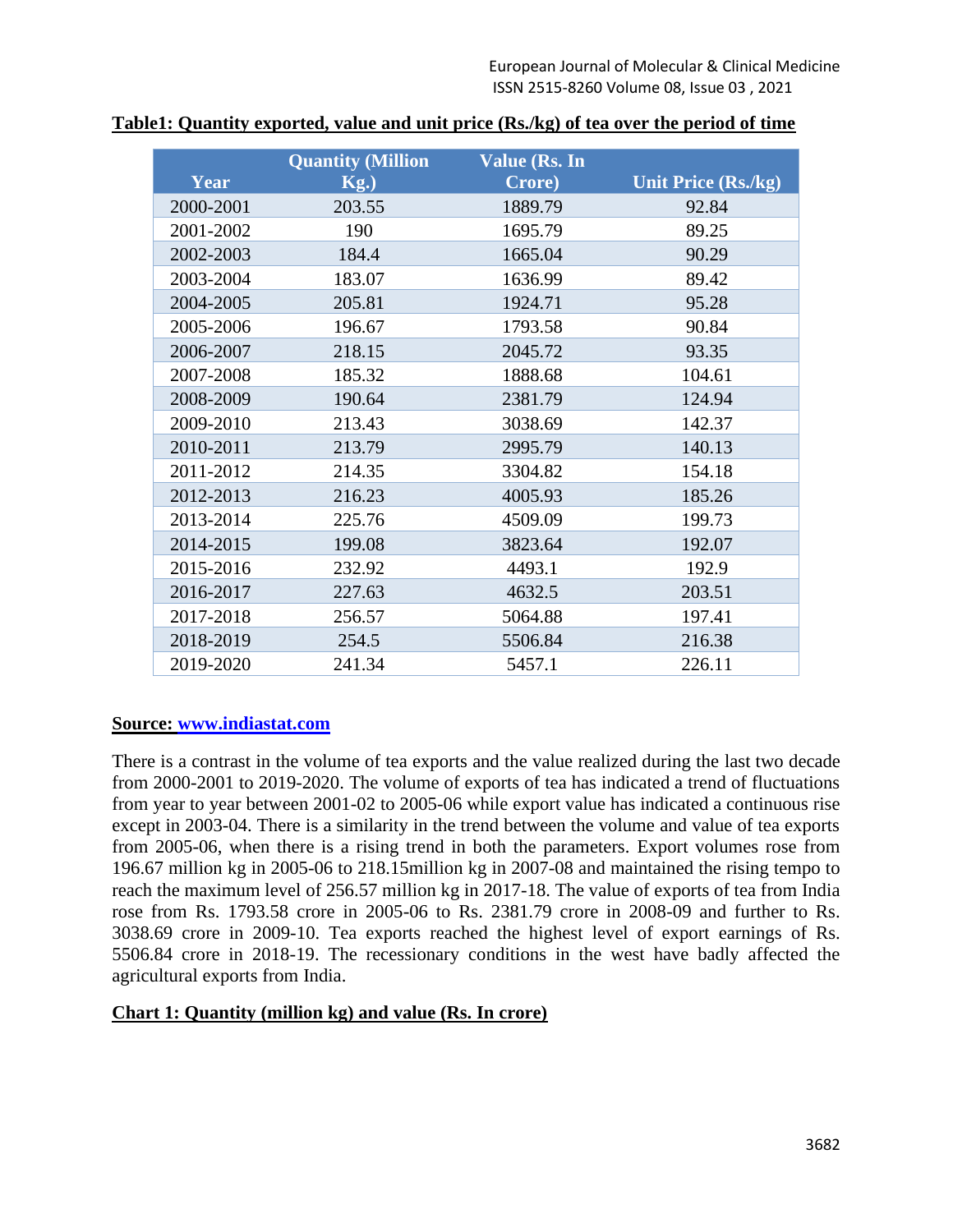

## **Source: [www.indiastat.com](http://www.indiastat.com/)**

In the above chart it is evident that the quantity in million kilo gram of tea is not facing many fluctuations but the value of tea is continuously facing an upward direction. In the year 2000- 2001 the quantity of the tea exported was 203.55 million kg and after two decades in 2019-2020 the export quantity of tea from India is 241.34 kg. While the value of the tea is continuously rising in 2000-2001 the value of the tea exported from Indi was rupees 1889.79 cores and in 2018-2019 the export value of the tea was rupees 5506.84.



## **Source: [www.indiastat.com](http://www.indiastat.com/)**

From the above chart it is apparent that regardless of quantity produced and exported in the period under reference the unit price per kilo gram of tea is continuously increasing. In 2000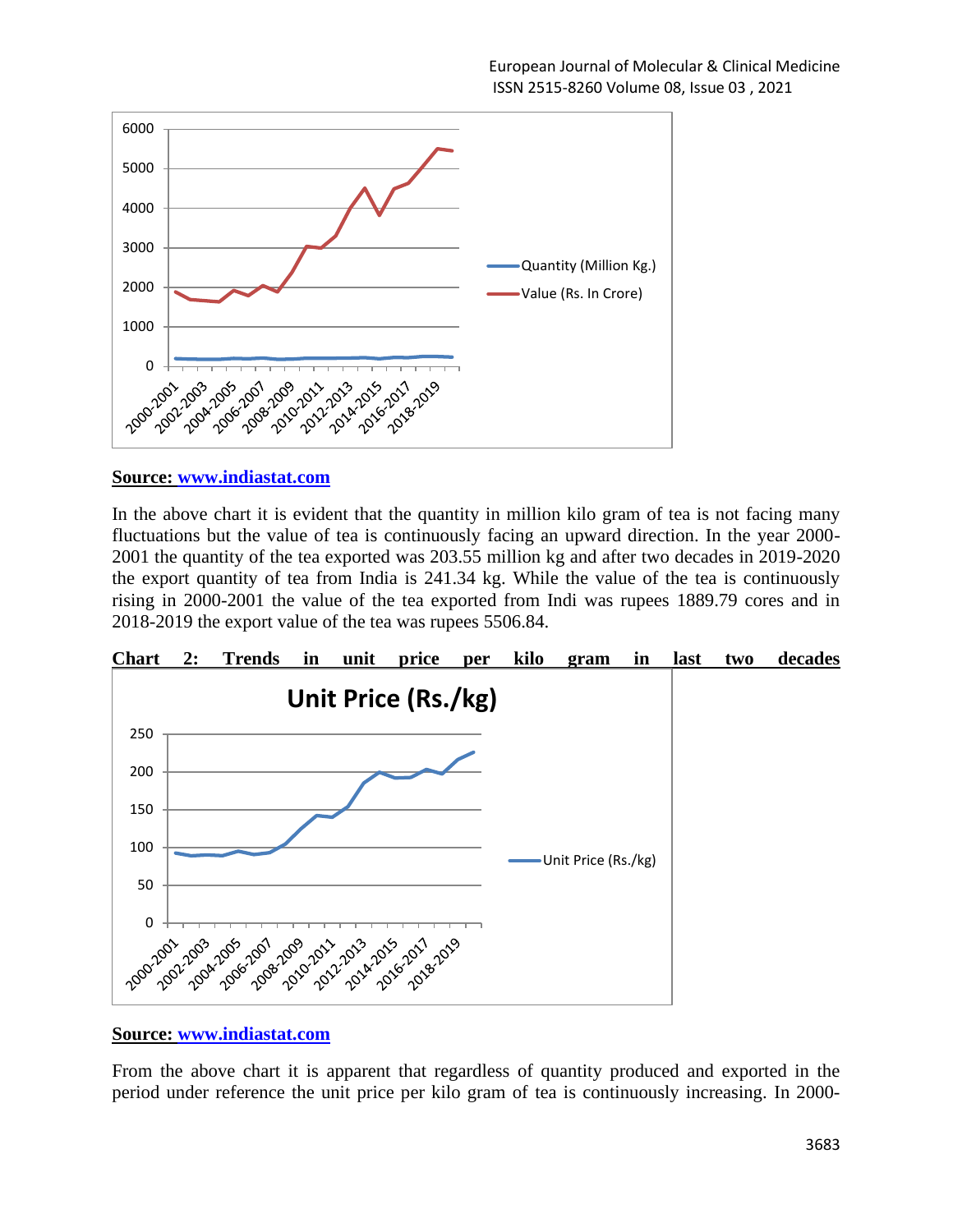2001 the unit price of tea per kg was rupees 92.84 and with the passage of time after 20 years in 2019-2020 the price of tea recorded as 226.11 rupees per kg.

| <b>Countries</b> | 2010-<br>11 | $2011 -$<br>12 | $2012 -$<br>13 | 2013-<br>14 | 2014-<br>15 | $2015 -$<br>16 | $2016 -$<br>17 | $2017 -$<br>18 | 2018-<br>19 | 2019-<br>20 |
|------------------|-------------|----------------|----------------|-------------|-------------|----------------|----------------|----------------|-------------|-------------|
| Russian          |             |                |                |             |             |                |                |                |             |             |
| Federation       | 42.55       | 42.61          | 45.91          | 38.62       | 39.4        | 48.23          | 45.21          | 48.1           | 46.91       | 45.83       |
| Iran             | 15.89       | 11.05          | 18.73          | 22.9        | 18.14       | 22.13          | 24.24          | 31.19          | 30.78       | 54.45       |
| <b>UAE</b>       | 19.76       | 18.05          | 21.51          | 23.33       | 13.41       | 16.15          | 18.84          | 21.63          | 21.45       | 13.65       |
| Pakistan         | 22.08       | 26.27          | 20.69          | 19.92       | 15.2        | 19.37          | 11.13          | 16.09          | 15.84       | 6.24        |
| United           |             |                |                |             |             |                |                |                |             |             |
| Kingdom          | 16.85       | 21.02          | 19.21          | 17.64       | 17.83       | 20.02          | 16.06          | 16.07          | 15.71       | 11.73       |
| Saudi Arabia     | 2.88        | 3.57           | 2.57           | 2.63        | 3.04        | 3.23           | 3.72           | 4.5            | 4.63        | 4.83        |
| <b>USA</b>       | 11.63       | 12.77          | 11.71          | 14.09       | 13.6        | 14.03          | 14.61          | 13.23          | 11.03       | 12.33       |
| Kazakhstan       | 10.49       | 12             | 11.73          | 10.26       | 11.48       | 10.2           | 12.09          | 9.74           | 10.77       | 8.53        |
| Australia        | 4.81        | 3.52           | 3.66           | 3.16        | 3.23        | 3.47           | 3.39           | 2.55           | 2.48        | 2.36        |
| Germany          | 5.98        | 7.18           | 7.97           | 7.77        | 7.28        | 10.53          | 10.79          | 10.42          | 9.9         | 10.05       |

**Table 2: Top ten country wise export of tea from India (Quantity in Million kg)**

# **Source: [www.indiastat.com](http://www.indiastat.com/)**

Table 2 represents top ten countries where has been exporting tea in the period under reference. In 2010-11 the export of tea from India to Russian federation was 42.55 million kg and increased to 45.91 million kg in 2013-14. But in the next three years i.e. from 2013 to 2015 the quantity exported reduced. And from 2015 the export of tea started rising again. In 2015-16 the export of tea has been recorded 48.23 million kg, in 2016-17 again reduced to 45.21 million kg and in 2018-19 it was 46.91and in 2019-20 export of tea from India to Russian federation remained 45.38 million kg. Russia imports a major portion of tea exported from India followed by Iran.

## **Chart 3: Top ten country wise export of tea from India (Quantity in Million kg)**